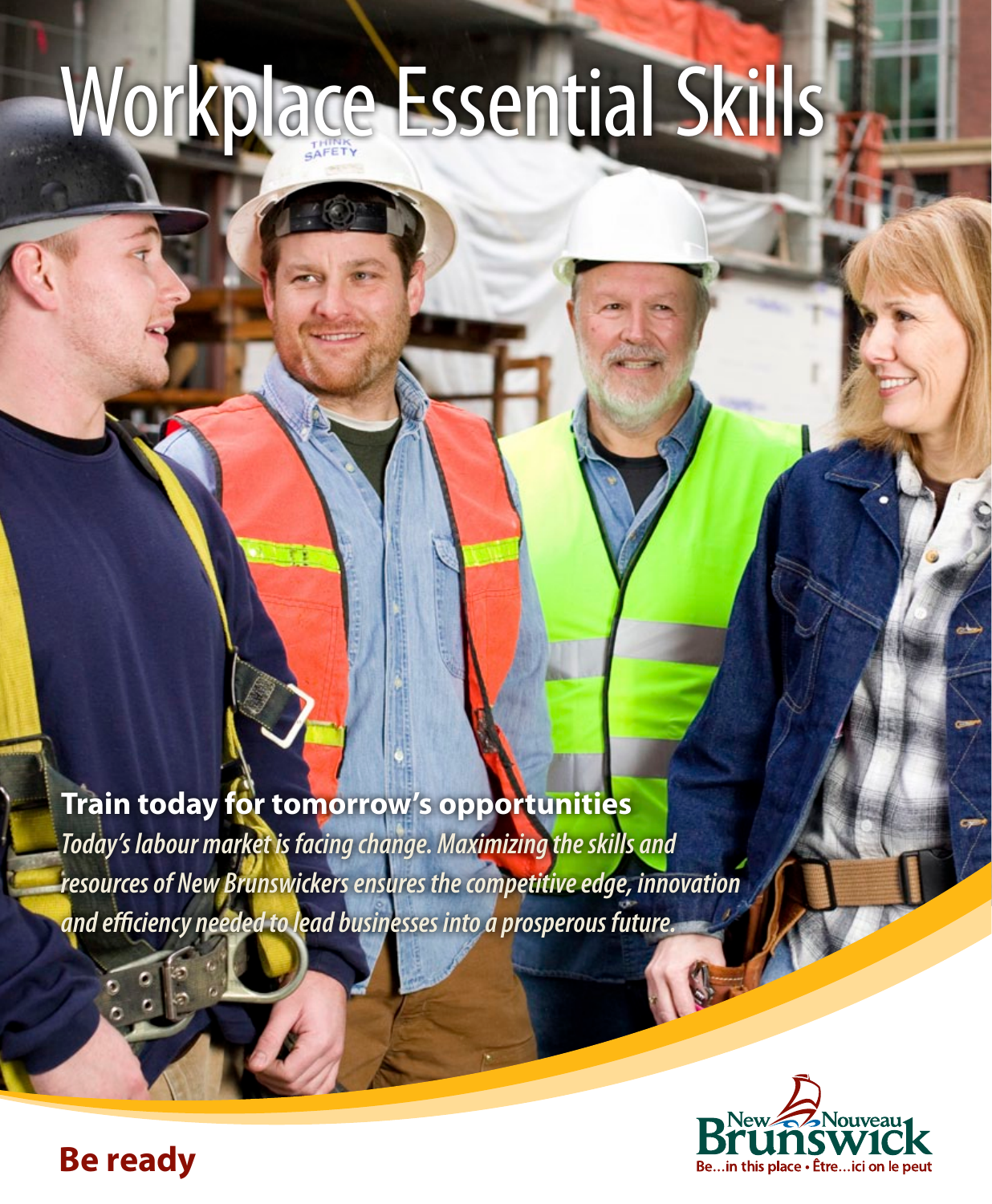# *The Government of New Brunswick recognizes the important role that all New Brunswickers play in achieving our goal of self-sufficiency.*

Employers and employees must work together to ensure that we develop the essential skills to better position New Brunswick for continued economic growth. Today's employees require enhanced knowledge, skills and flexibility to respond to changing labour demands. The success of your business and our province's economy depends on it.

# **Workplace Essential Skills training enhancing the assets of your workplace**

The Department of Post-Secondary Education, Training and Labour has collaborated with business, industry, community and labour organizations to introduce Workplace Essential Skills (WES) training. This training promotes the development of a highly adaptable workforce.

Training is customized to respond to the specific needs of your work environment and your employees. Newly learned skills can be applied immediately, with visible results.

*"At Fundy Drywall, we believe that everybody can learn and grow through education. I also know not all lessons can be taught; some have to be lived. Workplace learning in organizations can provide these opportunities and enable anybody.*

*We provided training in leadership and communication skills to our supervisors. WOW! What a difference it makes when you empower a person to be successful.*

*For example, Fundy Drywall implemented a safety program in 2005 without much success. In 2008, we provided training to our supervisors. Twelve months later, we got our program certified, and we are happy to report that we are still improving."*

**Mario Allain,** *employer*

## **What are workplace essential skills?**

Workplace essential skills are the foundational skills necessary for success in any job. Essentialskills training can help your business respond to changes in New Brunswick's labour requirements.

On-site training is customized to identify labourforce gaps and assist with workforce recruitment, retention and adaptation.

## **There are nine essential skills:**

- reading;
- writing;
- numeracy;
- oral communication;
- document use:
- computer use;
- thinking skills;
- continuous learning; and
- working with others.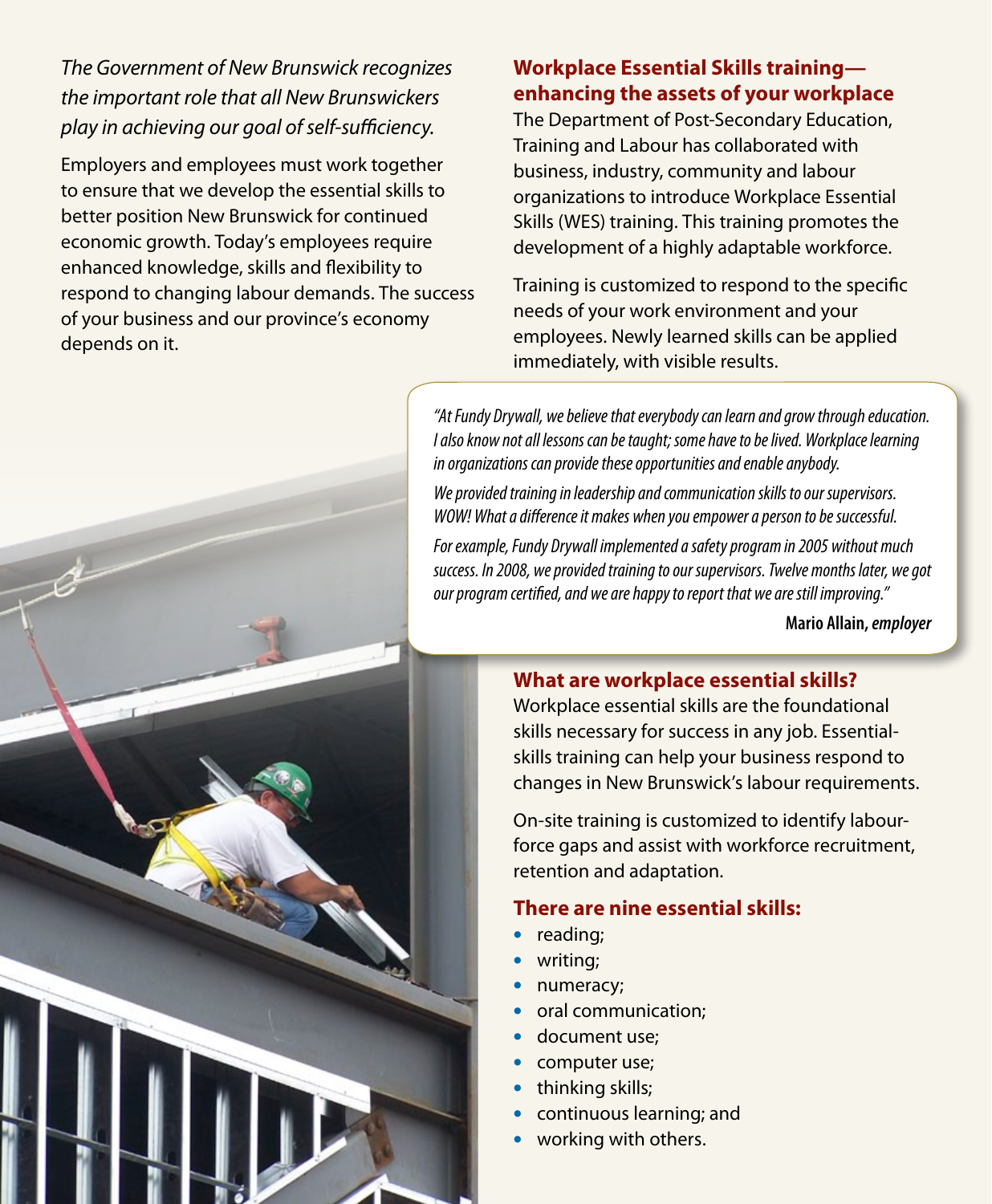# **Delivering WES to you**

No matter where you are in New Brunswick, there is a WES team ready to:

- assess your workplace needs;
- develop customized training that reflects the distinct needs of your employees;
- provide the resources for quality instruction;
- offer continued support throughout training; and
- measure the achievement of your training objectives.

# **Employer contributions**

As part of the partnership, contributions made by the employer may include:

- representation on a project team that initiates, coordinates and monitors training;
- time during the workday for employees to attend training;
- provision of program space; and
- access to materials used in the workplace.

# **WES delivers results**

WES serves the interests of management, staff and the overall organization. Your workplace will benefit from:

- positive strategies for building a stronger workplace culture;
- safer and more adaptable working environments;
- greater collaboration through stronger management/labour relations;
- employees with stronger academic skills;
- employees who are better prepared and willing to participate in further training;
- a greater capacity to recruit and retain staff;
- staff with greater mobility within your organization;
- employees who feel that they can contribute more and are more confident;
- employees who are comfortable using technology; and
- staff with improved team skills.

*"This program helped me greatly to understand behaviors due to different generations' mentalities. Today, I'm more professional working with employees, and the outcome is that both parties are much more satisfied and happy. I learned the importance of sharing with the employees our goals and milestones to achieve success."*

> **Jacques Bourgoin,** *learner, Leadership and Communication class*